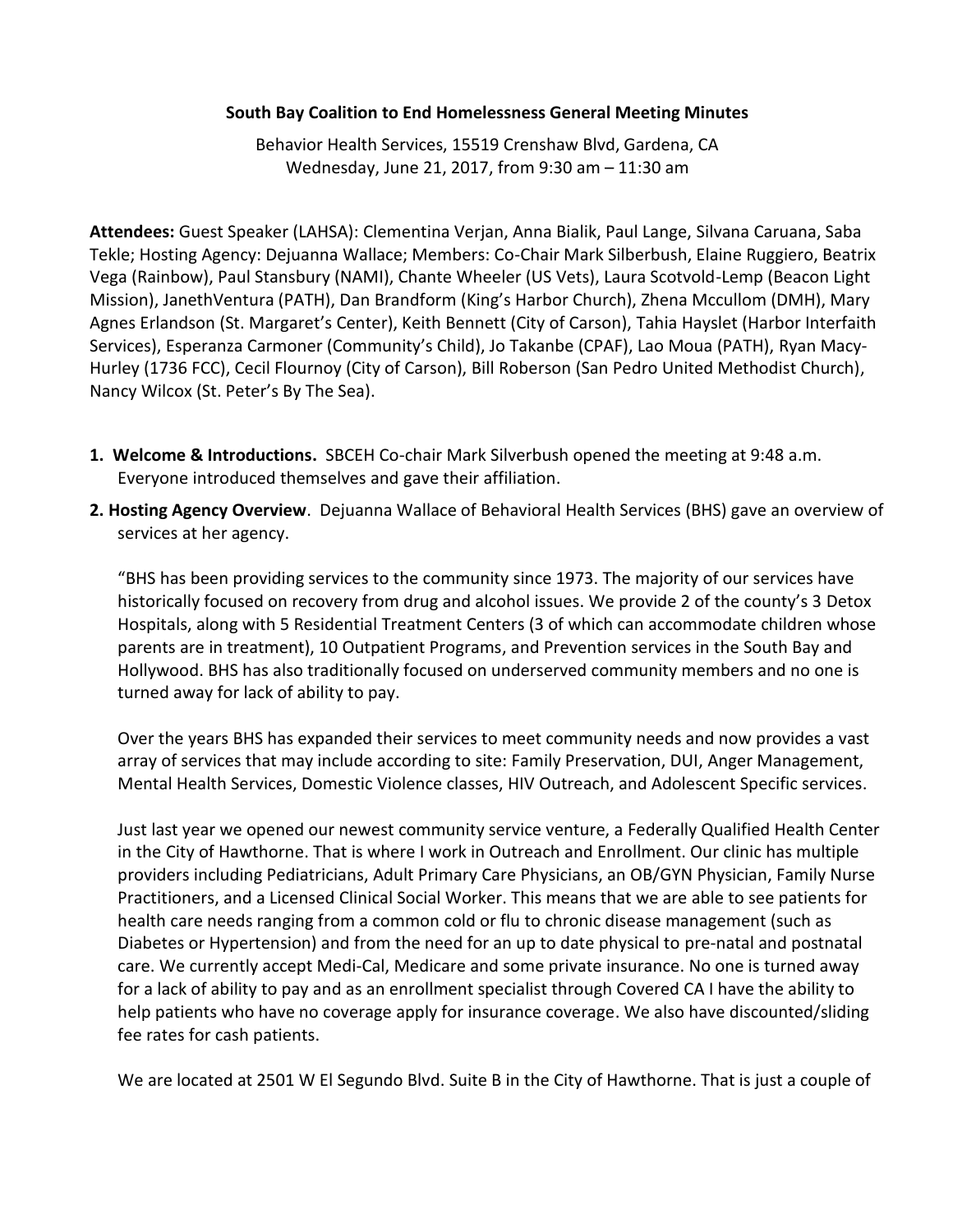blocks east of Crenshaw on the north side of the street. Our current hours are Mon, Tues, Thurs and Fri 8am to 4pm, Weds 11am to 7pm and Sat 9am to 5pm. We are accepting new patients of all ages."

- **3. Minutes Review and Approval.** The May 2017 Minutes were approved with change to item 7.b about the City of Carson's Laundry Love, which is held on the 3rd Wednesday from 4-9 pm.
- **4. LAHSA Quarterly Community Items.** Staff from the Los Angeles Homeless Services Authority (LAHSA) gave the following reports. (Note: these minutes supplement the information presented in the attached briefing).
	- a. HUD CoC Program Community Feedback. Clementina Verjan described the "Reallocation" process used for this year's HUD CoC Competition, which will be reviewed by the Coordinating Council in July. The "New Projects" Request for Proposal (RFP) will not be issued by LAHSA until HUD releases its Notice of Funding Availability (NOFA) so it can reflect any changes from last year's NOFA. Anna Bialik suggested agencies could review last year's New Project RFP on the LAHSA website to get a heads-up on what this year's might be like, given the anticipated short time to respond to it.

Rapid Re-Housing (RRH) programs now funded by HUD's CoC award are being considered defunded because they will now be covered by Measure H. There were concerns about what would happen after this 10 year sales tax generated funding goes away. Staff said funding RRH with local resources will give more program flexibility than those under HUD resources.

85% of the CoC Permanent Supportive Housing (PSH) beds will be allocated to those who are chronically homeless, with 100% of the "turnover" beds going to this population as well.

- b. Los Angeles Continuum of Care (CoC) Board Elections. Paul Lange reviewed the CoC Board background and election rules. Candidate Ryan Macy-Hurley stated his qualifications. The second candidate, Veronica Gonzales, was not able to be present so Clementina read her application statement. After a secret vote where each organization present had one vote, it was decided that Ryan would be SPA 8's representative to this board.
- c. Request for Statement of Qualification (RFSQ) & Upcoming RFPs. Anna described the RFSQ process. She emphasized the required Org Chart cannot be too detailed; LAHSA has [a sample](https://www.lahsa.org/documents?id=1395-rfsq-sample-organization-chart.pdf%27) on its website. If an organization does not pass this process, staff is willing to provide assistance. Once an agency has corrected any deficiencies, it can immediately reapply. New agencies, like from the faith community, are encouraged to be a subcontractor to those that have passed the RFSQ so they can establish their qualifications thereby allowing them to apply on their own in the future. Other county agencies such as DHS and DMH have their own qualifying procedures.
- d. Policy Updates. Erin Cox reviewed the "Law Enforcement" LA CoC Policy. It was created in response to the shifting federal climate on undocumented persons. The "CES Policy Workgroup & Council" is working with all three CES systems, Single Adults, Families and Transition Age Youth. The CES Policy Workgroup is a closed meeting, but the CES Policy Council is open to the public.
- e. 2017 Greater Los Angeles Homeless Count Results. Because of time, Paul skipped the County results shown on the slides and focused on the SPA 8 findings. In response to a question